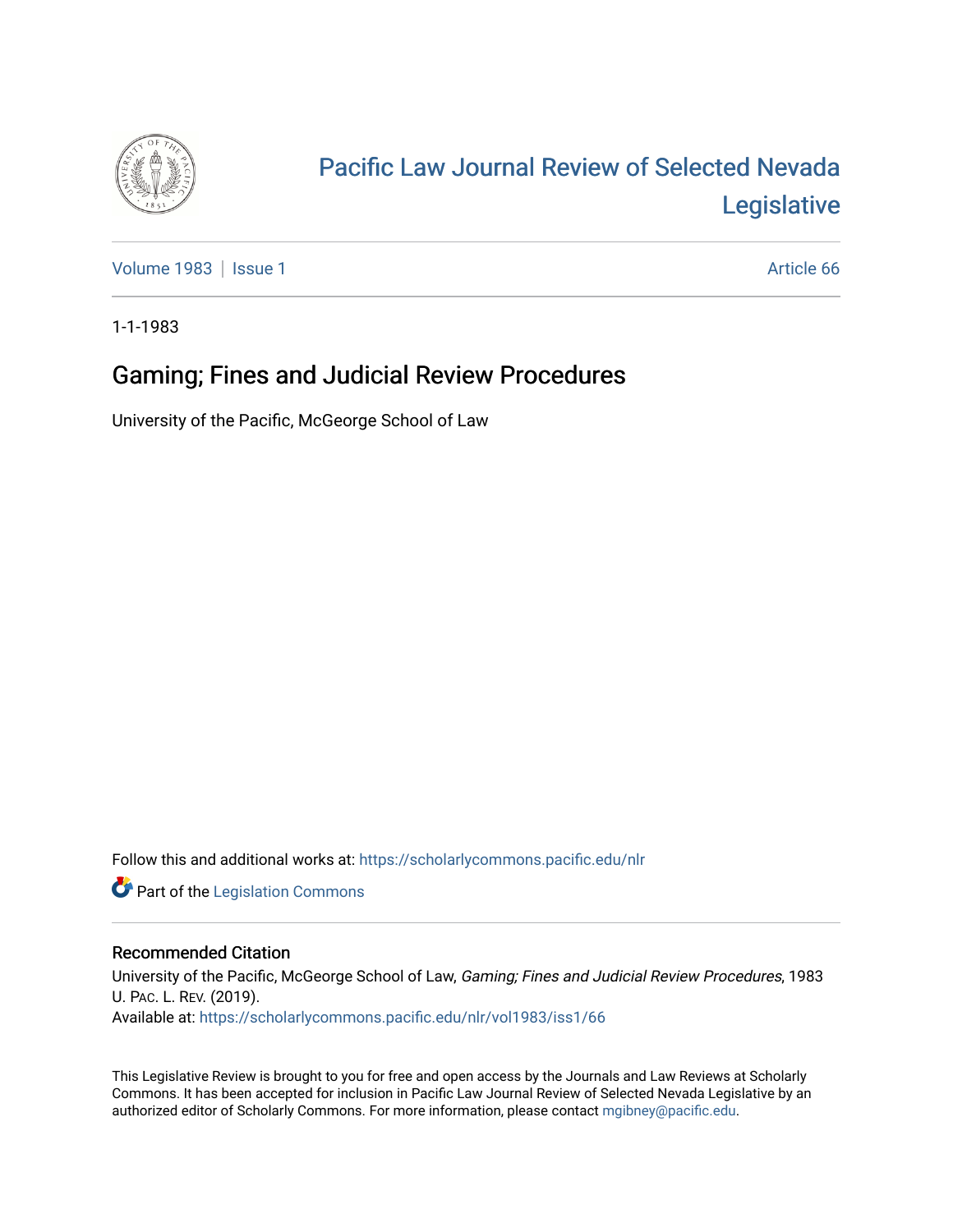#### *Gaming*

suspected cheater are reasonable under the circumstances.<sup>7</sup> With the enactment of Chapter 249, clear and convincing evidence must be established to show that the action taken against the suspect was unreasonable before an exception will be made to the licensee's grant of immunity. <sup>8</sup>

#### **Gaming; fines and judicial review procedures**

NEV. REV. STAT. §463. (new); §§463.153, 463.310, 463.312, 463.315, 463.335, 463.336, 463.337, 463.343, 464.080 (amended). SB 330 (Committee on Judiciary); 1983 STAT. Ch 402 *(Effective May 17, 1983)*  SB 331 (Committee on Judiciary); 1983 STAT. Ch 533

Chapters 402 and 533 clarify the hearing procedures and fines that may be imposed by the Nevada Gaming Commission (hereinafter referred to as the Commission).<sup>1</sup> Prior law allowed the imposition of a fine not exceeding \$100,000 for the first violation of the statute pertaining to (1) licensing and control of betting,<sup>2</sup> (2) pari-mutuel betting,<sup>3</sup> or  $(3)$  crimes and liabilities.<sup>4</sup> In addition, under prior law, fines not exceeding \$250,000 were imposed for each subsequent violation.<sup>5</sup> Chapter 402 states that a fine of not more than \$100,000 will be imposed for *each separate* violation of these statutory provisions or of the regulations of the Commission<sup>6</sup> that are the subject of the initial complaint.<sup>7</sup> Furthermore, Chapter 402 provides for an increased fine not exceeding \$250,000 for each separate violation that is the subject of a subsequent complaint.8

If a violation occurs, existing law permits the Commission to fine the

<sup>7.</sup> *See* NEv. REv. STAT. §465.101(2) (amended by 1983 Nev. Stat. c. 249, §1, at 564).

<sup>8.</sup> *Compare id.* §465.101 (amended by 1983 Nev. Stat. c. 249, §I, at 564) *with* 1981 Nev. Stat. c. 594, §9, at 1295 (amending NEv. REv. STAT. §465.101).

I. *See* NEv. REV. STAT. §463.310 (amended by 1983 Nev. Stat. c. 402, §1, at 998, effective May 17, 1983, and incorporated into c. 533, §3(4)(d), at 1554, effective July I, 1983); *see also id.*  §§463.022-.029 (provisions concerning Nevada Gaming Commission).

<sup>2.</sup> *See id.* §§463.010-.720.

<sup>3.</sup> *See id.* §§464.010-.100.

<sup>4. 1977</sup> Nev. Stat. c. 571, §14(d), at 1432 (amending NEv. REv. STAT. §463.310); *see* NEv. REV. STAT. §§465.010-.101.

<sup>5. 1977</sup> Nev. Stat. c. 571, §14(d}, at 1432 (amending NEV. REV. STAT. §463.310).

<sup>6.</sup> *See* NEv. REv. STAT. §§463.145-.1598 (commission regulations).

<sup>7.</sup> */d.* §463.310(4)(d) (amended by 1983 Nev. Stat. c. 402, §1(4)(d}, at 998).

<sup>8.</sup> */d.* §463.310 (amended by 1983 Nev. Stat. c. 402, § 1(4)(d}, at 998).